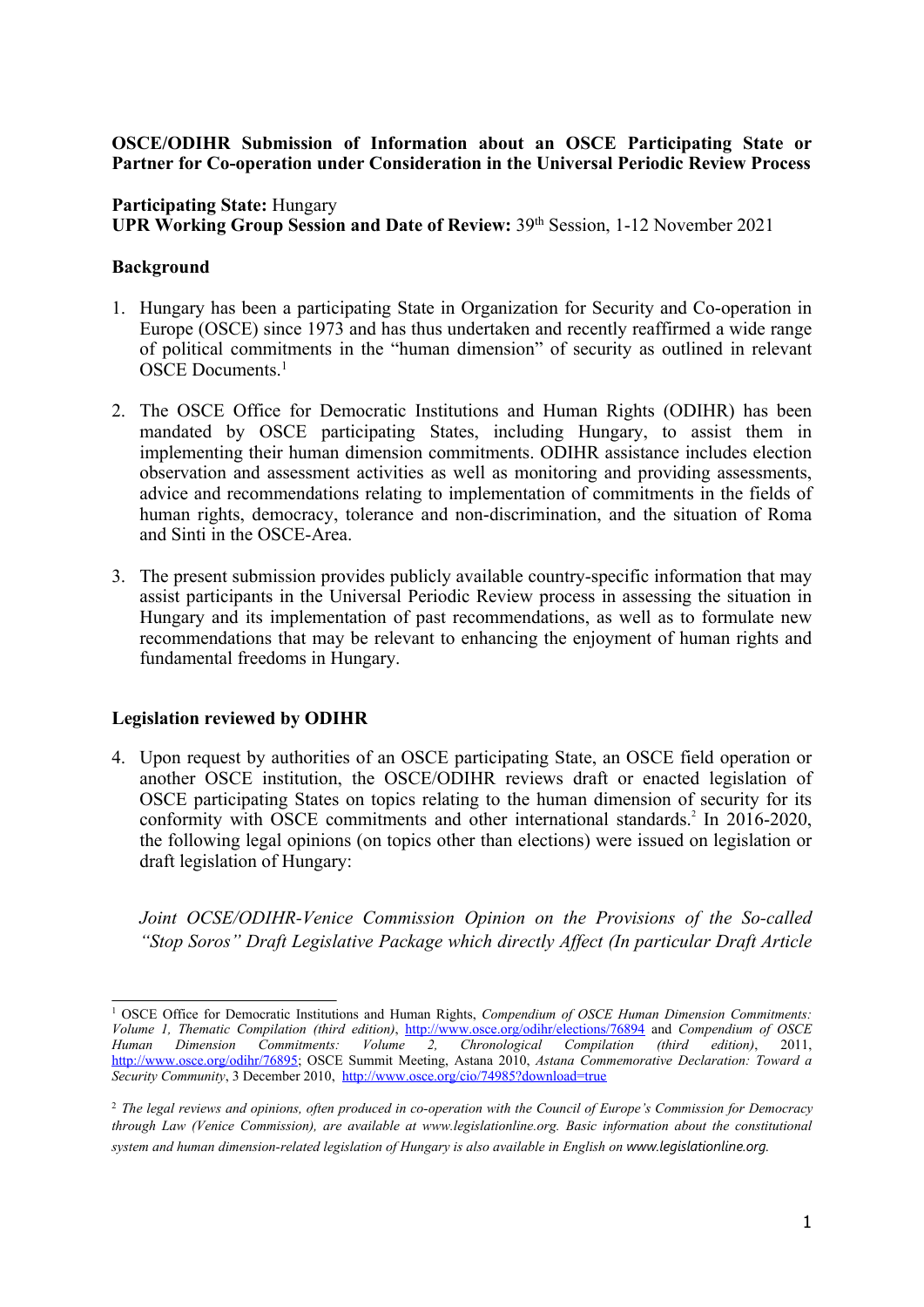# *353A of the Criminal Code on Facilitating Illegal Migration) 3*

This Opinion on the *So-called "Stop Soros" Draft Legislative Package*, ("Joint Opinion") requested on 22 March 2018 by the Chairperson of the Committee on Legal Affairs and Human Rights of the Parliamentary Assembly of the Council of Europe. The Draft Law proposed significant changes to the Criminal Code of Hungary, introducing draft 353A on Facilitating Illegal Migration (hereinafter Draft Article 353A). The target of the legislation (that is the crime of facilitation of illegal migration) was any organisation whose activities were aimed to assist <sup>a</sup> person entering Hungary illegally or residing in Hungary illegally, or obtaining <sup>a</sup> title of residence. The legislation was adopted by the Parliament on 20 June 2018, just prior to the plenary session of the Venice Commission on 22-23 June 2018,without waiting for the recommendations of the Joint Opinion.

- 5. Serious concerns regarding Draft Article 353A were raised by OSCE/ODIHR and the Venice Commission, in the Joint Opinion and <sup>a</sup> number of crucial recommendations were made, with <sup>a</sup> final strong suggestion for the authorities to refrain from adopting the Draft Law altogether. It is therefore recommended that the law be repealed for the following reasons (as set out in the joint opinion);
	- $\bullet$  it defines organizational activities related to illegal migration, such as "preparing or distributing informational materials", as criminal. The interference into the activities of associations proposed, is <sup>a</sup> direct interference of the enjoyment of Article 11 ECHR and Article 22 ICCPR.
	- $\bullet$  it provides grounds for criminalising advocacy and campaigning activities and thus constituting an illegitimate interference with the freedom of expression guaranteed under Article 10 ECHR and Article 19 ICCPR;
	- C it does not limit criminal sanctions to only those activities where there was intentional encouragemen<sup>t</sup> of migrants to circumvent the law and; and may sanction as <sup>a</sup> criminal offence assistance by NGOs of asylum seekers in applying for asylum and lodging appeals.
	- C it does not clearly distinguish individual criminal liability of an NGO member from the association as such. therefore, criminal conviction of an NGO member under Draft Article 353A, may lead to the dissolution of the whole association, which would be <sup>a</sup> clearly disproportionate measure.

#### *Joint Opinion on Section 253 on the Special Immigration Tax of Act XLI of 20 July 2018 Amending Certain Tax Laws and Other Related Laws 4*

6. The Joint Opinion on Section 253 on the Special Immigration Tax of Act XLI of 20 July 2018 Amending Certain Tax Laws and Other Related Laws (hereinafter the Joint Opinion and Section 253 respectively) was requested by the Chairperson on Legal Affairs and Human Rights of the Parliamentary Assembly of the Council of Europe (PACE) on 20 July 2018 to assess the compatibility of Section 253 with international human rights standards. The Opinion was adopted by the Venice Commission at its Plenary Session on

<sup>&</sup>lt;sup>3</sup> Joint [OCSE/ODIHR-Venice](https://www.legislationline.org/download/id/7989/file/326_NGO_HUN_25Jun2018_en.pdf) Commission Opinion on the Provisions of the So-called "Stop Soros" Draft Legislative Package which directly Affect (In particular Draft Article 353A of the Criminal Code on [Facilitating](https://www.legislationline.org/download/id/7989/file/326_NGO_HUN_25Jun2018_en.pdf) Illegal Migration) of 25 June [2018](https://www.legislationline.org/download/id/7989/file/326_NGO_HUN_25Jun2018_en.pdf)

<sup>4</sup> Joint Opinion on Section 253 on the Special [Immigration](https://www.legislationline.org/download/id/8139/file/336_NGO_HUN_17Dec2018_en.pdf) Tax of Act XLI of 20 July 2018 Amending Certain Tax Laws and Other [Related](https://www.legislationline.org/download/id/8139/file/336_NGO_HUN_17Dec2018_en.pdf) Laws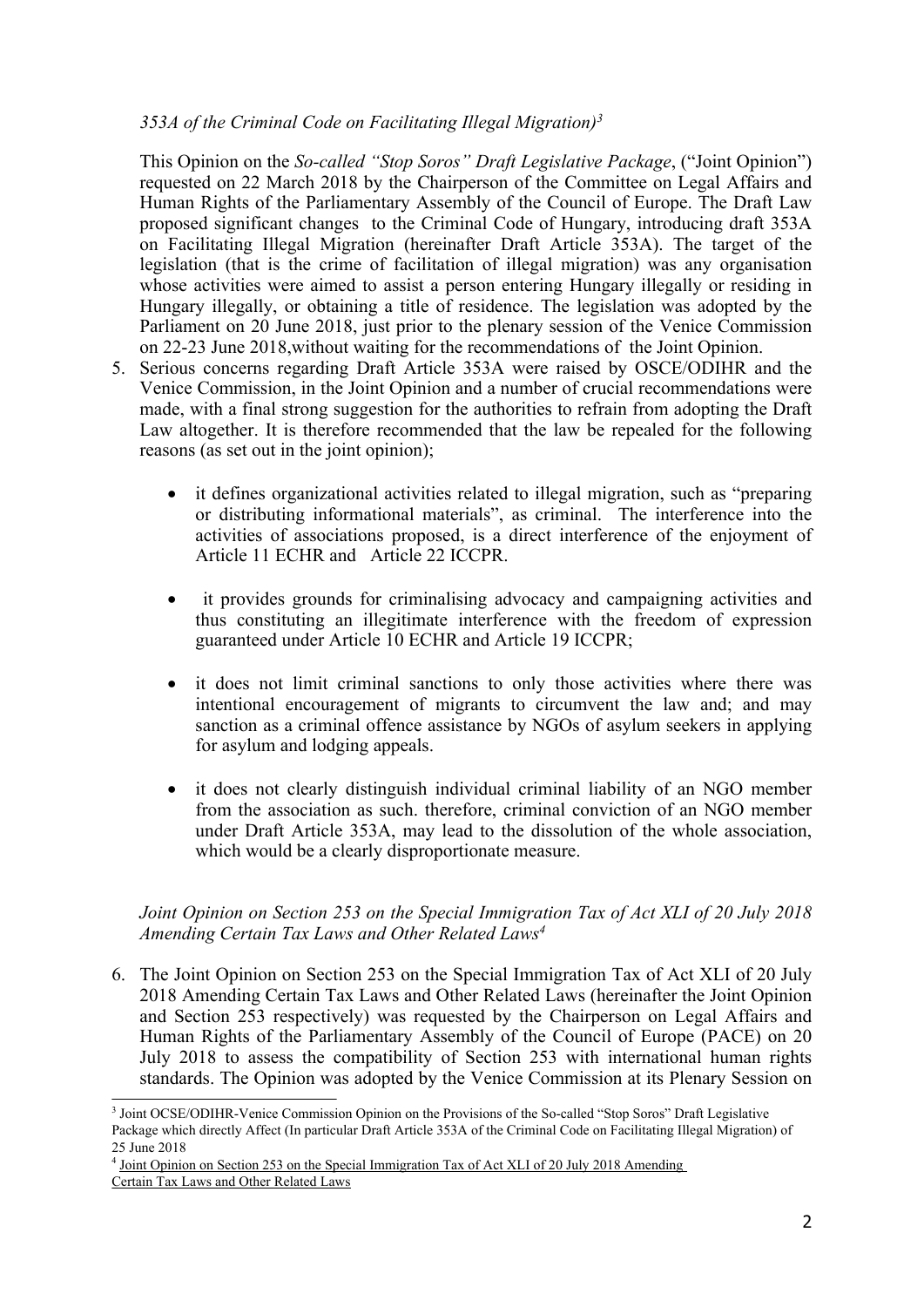14-15 December 2018).

- 7. The Joint Opinion, must be seen in the context of the preceding, mounting pressure on civil society in Hungary as evidenced by the Venice Commission'<sup>s</sup> Opinion on the *Hungarian Draft Law on the transparency of organisations receiving suppor<sup>t</sup> from abroad*. 5 This Draft Law, provided that associations and foundations annually receiving money or other assets from abroad in the amount of around 24 000 euros must register as an "organisation receiving suppor<sup>t</sup> from abroad" and label themselves as such. It is important to note that the Court of Justice of the European Union in Case C-78/18 found the Hungarian governmen<sup>t</sup> in violation of Article 63 TFEU and Articles 7, 8 and 12 of the Charter."<sup>6</sup>
- 8. Therefore, Section 253 presented itself as another step to curtailing the right of association in Hungary. This Section imposes <sup>a</sup> 25 per cent tax on (1) financial suppor<sup>t</sup> to an "immigration-supporting activity" carried out in Hungary and (2) on the financial suppor<sup>t</sup> to the operations of an organization based in Hungary that carries out "immigration-supporting activities". Such activities are defined as; a) conducting or taking par<sup>t</sup> in media campaigns and media seminars; b) organizing education; c) building and operating networks, or d) propaganda activities "that portray immigration in <sup>a</sup> positive light".
- 9. The OSCE/ODIHR and the Venice Commission Joint Opinion found that the law should be repealed. The ODIHR upholds the recommendations made to repeal the law, and this recommendation stands for the following reasons;.
	- $\bullet$ Section 253 restricts disproportionately the "objectives and activities" of associations;
	- it discourages the exercise of freedom of expression and association as granted by international human rights standards, including the ECHR and ICCPR and are considered intertwined rights<sup>7</sup>;
	- $\bullet$  Section 253 interferes with the enjoyment of the freedom of associations and expression by NGOs as it may serve to hamper advocacy work, research, and participation in political debate on immigration;
	- it has <sup>a</sup> chilling effect on the exercise of fundamental rights of the associations and on individuals and organisations who defend these rights or suppor<sup>t</sup> their defence financially;
	- $\bullet$  it has the potential to deter potential donors from supporting these NGOs and pu<sup>t</sup> more hardship on civil society engaged in legitimate human rights' activities.

# **Election-related activities**

<sup>&</sup>lt;sup>5</sup> Venice Commission: Opinion on the Draft Law on the Transparency of Organisations Receiving Support from Abroad, CDL-AD(2017)015, 20 June 2017.

<sup>7</sup> OSCE/ODIHR and Venice Commission Guidelines on Freedom of Association, Principle 6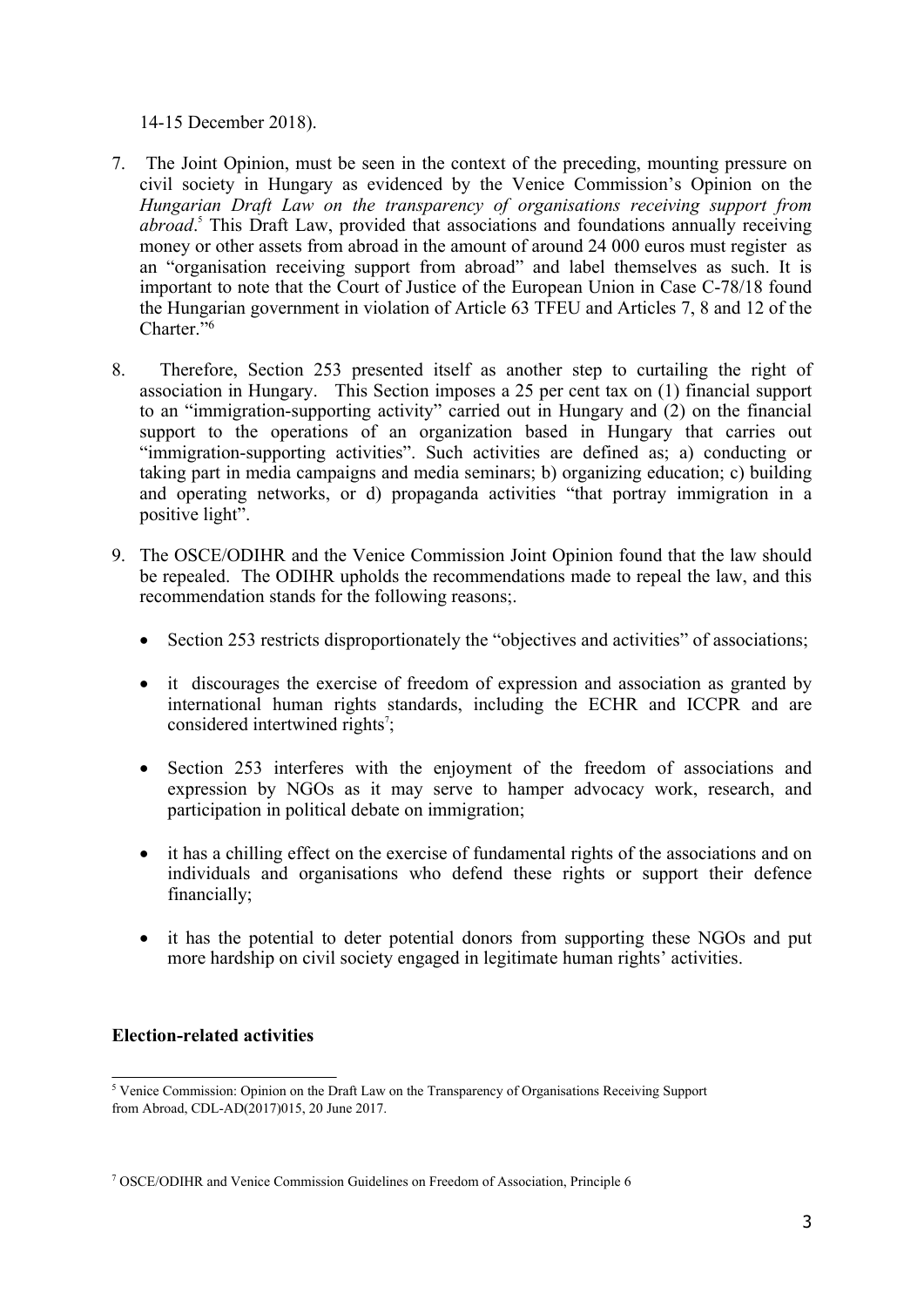10. ODIHR has observed one election in the country during the reporting period, parliamentary. ODIHR deployed <sup>a</sup> Limited Election Observation Mission (LEOM) for this election.

*Parliamentary elections, 8 April 2018*

- 11. Following an invitation to observe the parliamentary elections in Hungary scheduled for 8 April 2018, based on the findings and conclusions of the Needs Assessment Mission deployed from 29 January to 1 February 2018, and in accordance with its mandate, ODIHR deployed <sup>a</sup> LEOM). The LEOM was headed by Douglas Bruce Wake and consisted of <sup>a</sup> core team of nine international experts based in Budapest and six long-term observers deployed throughout the country.
- 12. According to the LEOM'<sup>s</sup> final report: "parliamentary elections "were characterized by <sup>a</sup> pervasive overlap between state and ruling party resources, undermining contestants' ability to compete on an equal basis. Voters had <sup>a</sup> wide range of political options but intimidating and xenophobic rhetoric, media bias and opaque campaign financing constricted the space for genuine political debate, hindering voters' ability to make <sup>a</sup> fully-informed choice. The technical administration of the elections was professional and transparent". 8 In addition, the repor<sup>t</sup> notes that "fundamental rights and freedoms were respected overall, but exercised in an adverse climate. Accesses to information, as well as the freedoms of the media and association were restricted, including by recent legal changes. The electoral legal framework, as recently amended, formed an adequate basis for democratic elections. However, the legislative process was <sup>a</sup> missed opportunity to hold inclusive consultations and address prior ODIHR recommendations, including with respec<sup>t</sup> to suffrage rights, <sup>a</sup> level playing field for campaigning, the freedom of the media, and citizen observation."
- 13. The repor<sup>t</sup> recommended measures to provide <sup>a</sup> fully democratic basis for the conduct of elections, including by removing unreasonable hindrances on civil society. A public and inclusive review of current legislation, with an emphasis on freedoms of expression and association and access to information, is among the suggested measures. In this respect, the repor<sup>t</sup> recommended revising the rules for law-making to ensure opportunities for meaningful public consultation and to reconsider the possibility for individual members of parliament to propose amendments that are not subject to public scrutiny.
- 14. Noting the increasing ownership of media outlets by party-affiliated entrepreneurs and the allocation of state advertising only to certain outlets, the repor<sup>t</sup> recommended amending legislation to preven<sup>t</sup> the governing party from having an undue campaign advantage. It further recommended that governmen<sup>t</sup> information activities avoid any appearance of seeking to influence voting. In addition, concrete steps should be taken to strengthen the financial and editorial independence of the public broadcaster, which include ensuring an open and inclusive appointment of the managemen<sup>t</sup> and <sup>a</sup> transparent and sustainable financing system.
- 15. The repor<sup>t</sup> further recommends introducing limits on individual campaign donations, improving regulations on financing of election-related campaigns by third parties and introducing measures to enhance the transparency of campaign finance.

<sup>8</sup> See the full repor<sup>t</sup> and recommendations at: <https://www.osce.org/files/f/documents/0/9/385959.pdf>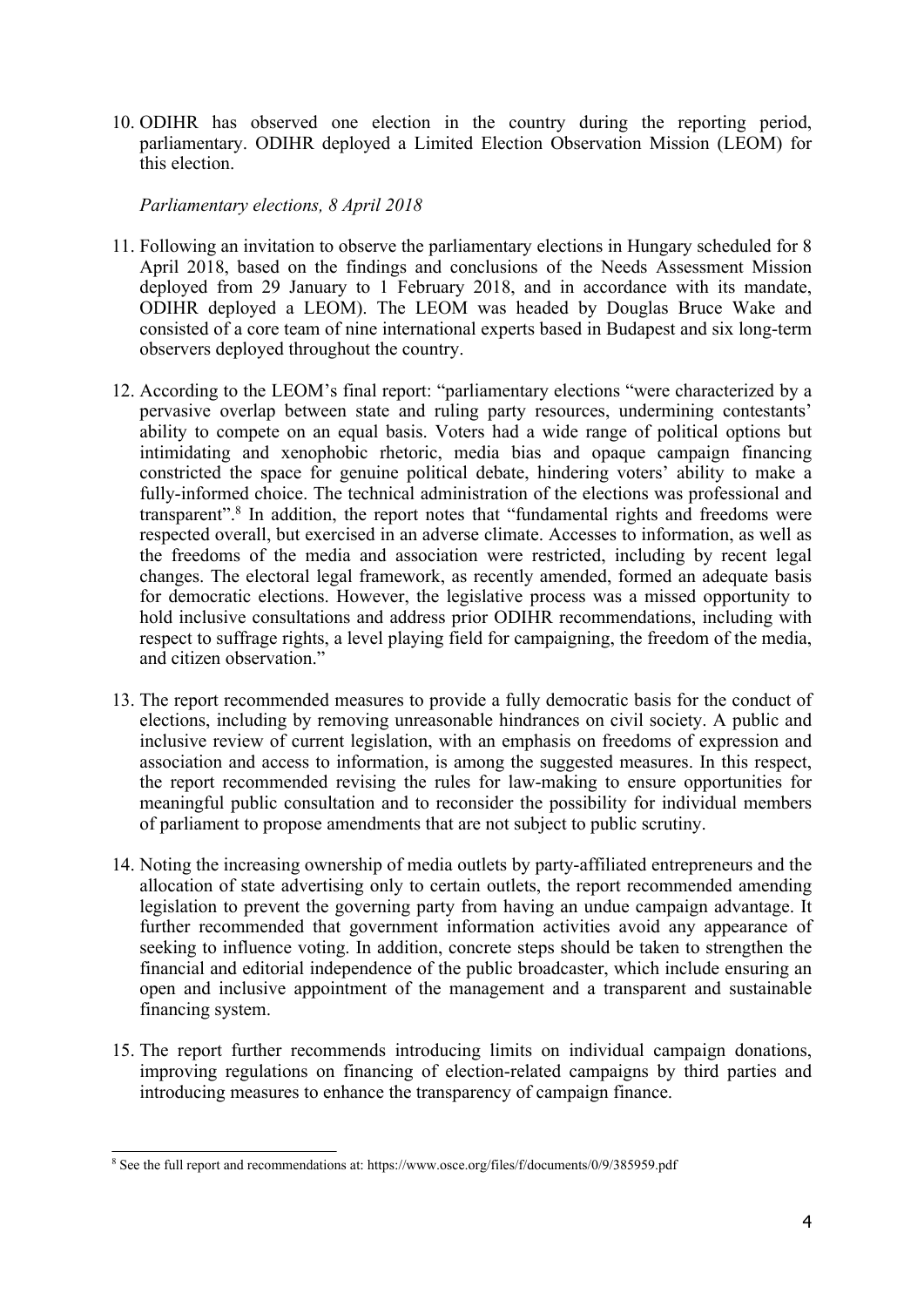16. Other recommendations include permitting observation by non-partisan civil society organizations, decriminalizing defamation, reviewing legislative and practical aspects of national minority participation in elections, and introducing temporary special measures to promote women candidates.

#### **Tolerance and non-discrimination issues**

- 17. ODIHR'<sup>s</sup> 2020 publication on "OSCE Human Dimension [Commitments](https://www.osce.org/odihr/human-rights-states-of-emergency-covid19) and State [Responses](https://www.osce.org/odihr/human-rights-states-of-emergency-covid19) to the COVID-19 Pandemic<sup>"9</sup> reported that in Hungary Muslim migrants and refugees and foreign Muslim students were blamed for the spread of the virus. Civil society reported that Hungary expelled <sup>a</sup> group of foreign university students of Muslim background for alleged violations of hospital quarantine, severely affecting their personal and professional lives.
- 18. Members of some minority groups, such as LGBTI, were in <sup>a</sup> particular situation of vulnerability in the context of the pandemic. LGBTI community members in Hungary reported that self-isolation and quarantine rendered them vulnerable to discrimination and hate crime at the hands of their own family members. At the same time, in some OSCE participating States, including Hungary, the state of emergency was seen as an opportunity to amend legislation that adversely impacted the LGBTI community in those states. In Hungary, <sup>a</sup> provision in an omnibus legislation passed on 18 May 2020 will make it impossible for transgender and gender-diverse persons to legally change their sex and/or gender marker, since Article 33 provides that all references to "sex" will now instead refer to "sex assigned at birth" in the national registry and on identity documents.
- 19. ODIHR'<sup>s</sup> recommendations to Hungary include:
	- Uphold existing commitments and international obligations on tolerance and nondiscrimination; 10
	- Condemn any form of discrimination and hate crime and abstain from any statement or action that exacerbates vulnerabilities;
	- Ensure that any measures and restrictions imposed due to the emergency situation are created and applied in <sup>a</sup> non-discriminatory manner, as prescribed by relevant international standards. Working together with civil society organizations and minority communities in this process is crucial; and
	- Ensure meaningful public participation of minority communities' representatives, in both the assessment of the situation as well as in designing and implementing the adequate remedial policies and actions, while taking into account the different needs of

<https://www.osce.org/files/f/documents/e/c/457567\_0.pdf>.

<sup>9</sup> Organization for Security and Co-operation in Europe, *OSCE Human Dimension Commitments and State Responses to the Covid-19 Pandemic*, Warsaw, 17 July 2020,

<sup>&</sup>lt;sup>10</sup> OSCE participating States have committed to strongly condemn racial and ethnic hatred, xenophobia, discrimination, anti-Semitism and intolerance against Muslims, Christians and other religions, and have committed to address these phenomena in all their forms (Copenhagen Document, 1990). Since 2003, the OSCE participating States have established <sup>a</sup> normative framework of OSCE Ministerial Council (MC) decisions to reflect their commitments to address these phenomena: MC Decisions 4/03, 12/04, 10/05, 13/06, 10/07 and 9/09. Additionally, <sup>a</sup> number of OSCE human dimension commitments recognize the vital importance of participating States' realization of their binding human rights obligations under international treaties, such as the International Covenant on Civil and Political Rights (ICCPR) and the International Covenant on Economic, Social and Cultural Rights (ICESCR).